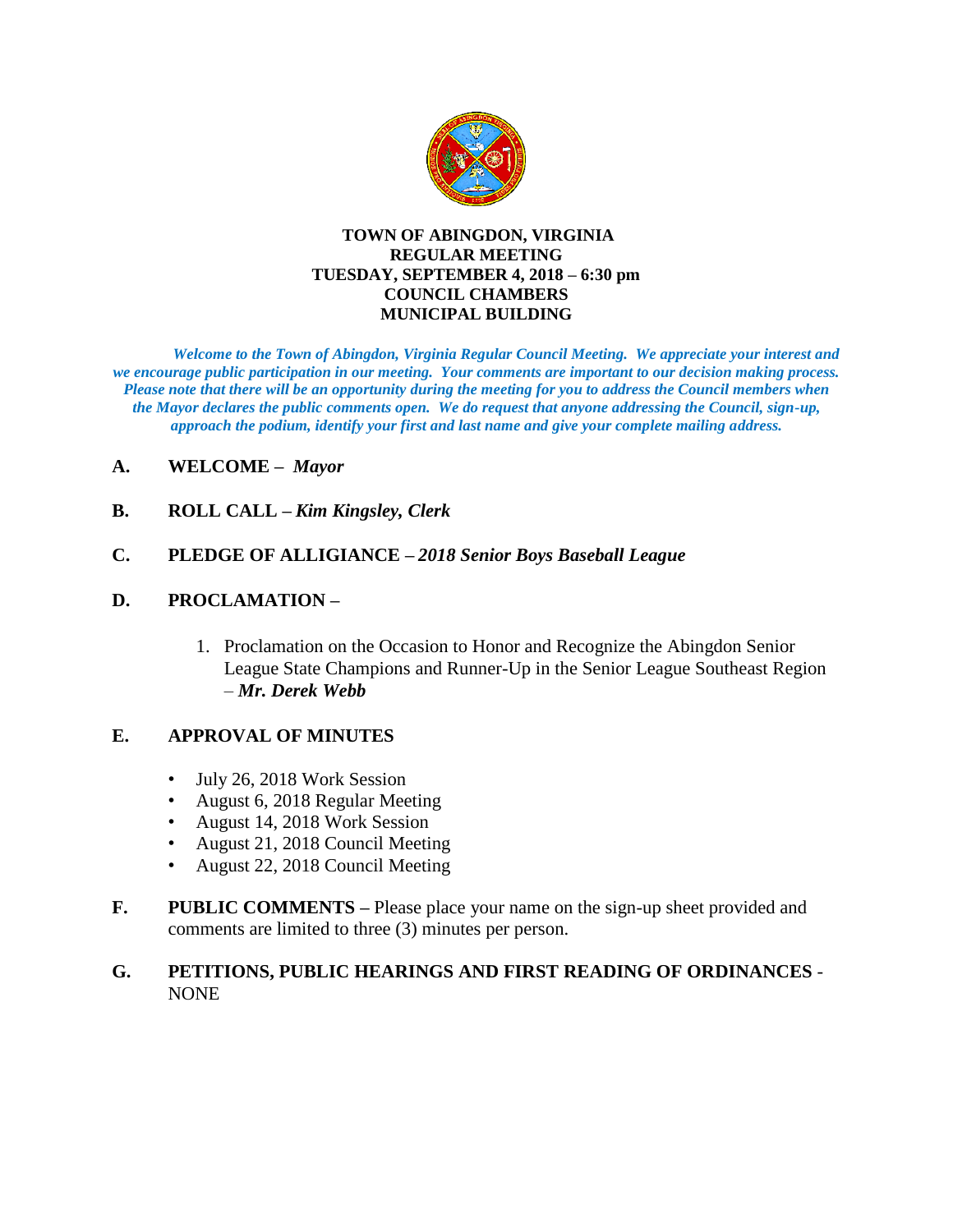Regular Agenda September 4, 2018 Page Two

#### **H. SECOND READINGS**

- 1. Consideration of Ground Lease Agreement with Sunset Fiber, LLC, a Delaware Limited Liability Company with authority to conduct business in Virginia, and Town of Abingdon, Virginia – *Floyd Bailey, Director of IT*
- **I. RESOLUTIONS – NONE**

### **J. CONSIDERATION OF BIDS - NONE**

## **K. REPORTS FROM THE INTERIM TOWN MANAGER**

- 1. Consideration of Abingdon Fire Department's request to sell a 2006 Chevrolet Tahoe to Glade Spring Virginia Fire Department for \$5,500. – *John McCormick, Fire Chief*
- 2. Consideration of approval for financing to purchase of the following equipment by the Wolf Creek Waste Reclamation Facility Sewer Collections Department totaling \$157,654.65 approved in the 2018-2019 budget. *Chuck Banner – Treasurer/Director of Finance*
	- Case 580 Super N Backhoe Loader \$91,508.00
	- Bobcat T740 T4 Compact Track Loader \$50,999.00
	- Critex B-52 Manhole Cutter and Universal Mount Package \$15,147.65
- 3. Consideration of approval for financing for purchase of 2018 Freightliner brush truck by the Public Works Department for \$142,927.00 approved in the 2018-2019 budget. – *Chuck Banner, Treasurer/Director of Finance*
- 4. Discussion regarding appraisal of property and decision to offer to sell the Summers Law Office – *Tony Sullivan, Interim Town Manager*
- 5. Consideration of entering into an agreement with AirBnB to collect taxes on HomeStay businesses. – *Tony Sullivan, Interim Town Manager*
- 6. Discussion regarding appointees to the Virginia Highlands Small Business Incubator Board – *Tony Sullivan, Interim Town Manager*
- 7. Reminder of the September  $18<sup>th</sup>$  public comments/input session regarding Church/College Street and work session at 7:00 pm – *Tony Sullivan, Interim Town Manager*